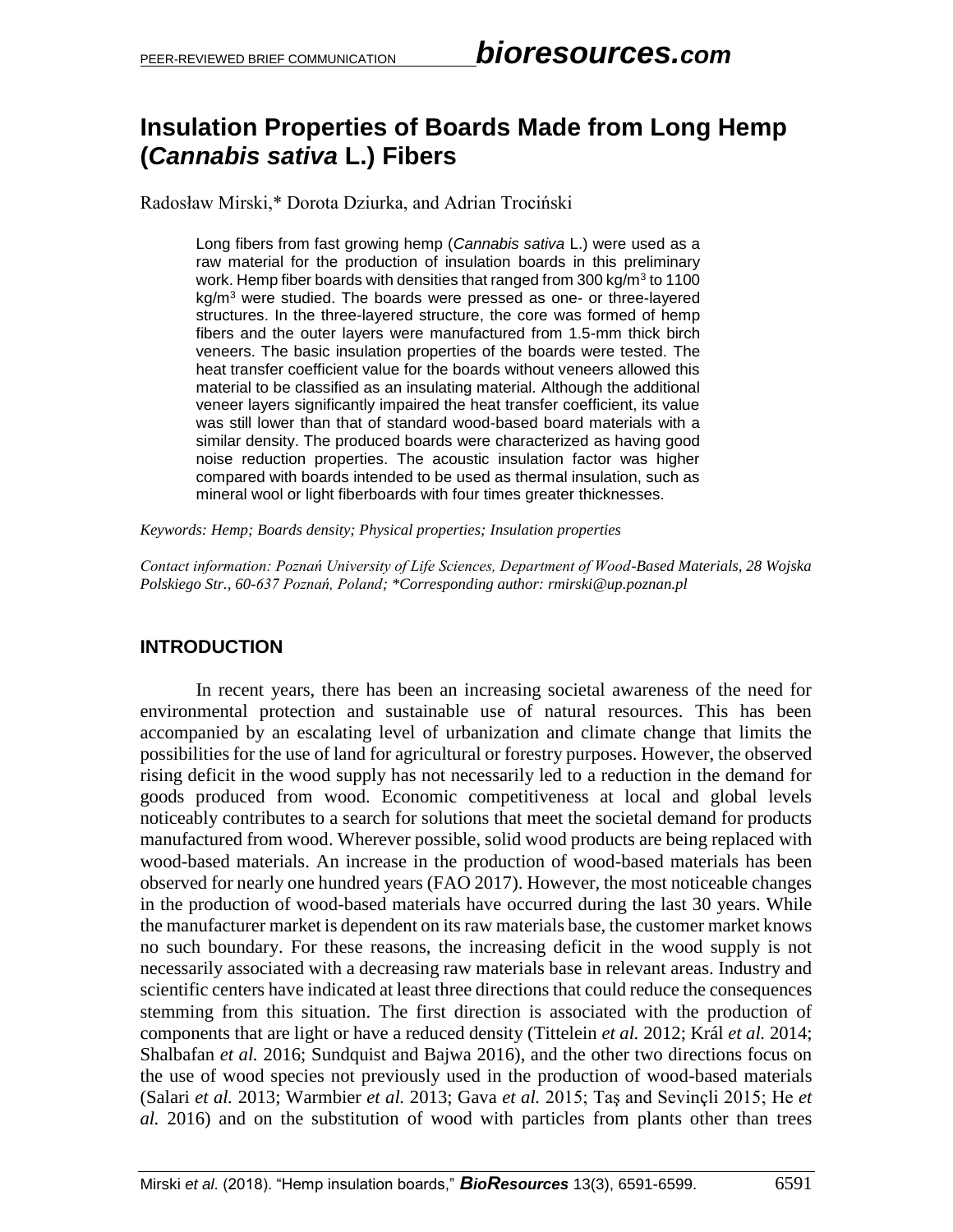(Müeller *et al.* 2012; Dziurka and Mirski 2013; Zhang and Hu 2014; Dukarska *et al.* 2015; Nazerian and Moazami 2015).

At the moment, only plywood production requires wood in its pure form. All other composites can be and are produced from materials other than wood. Amongst these materials, particular attention has been paid to woody bamboo stems, which are used for numerous applications, excluding plywood production. This material is successfully used to produce boards with cores made of bamboo mats. Another plant that may replace wood in the production of wood-based boards to a relatively wide extent is hemp. Depending on the shredding degree, it can be used to produce particleboards (PBs), insulating mats, and fiberboards. One of the most important advantages of hemp is that this plant easily adapts to its environment. Factors, including the soil conditions, temperature, growing season length, and climate conditions, can affect the development of many varieties of one species, and therefore, it can be found on every continent. In the previous study by the authors (Mirski *et al.* 2017), long hemp fibers were used as a raw material to produce furniture or construction boards. The research showed that depending on the density, long hemp fiber boards could be used in the furniture and construction sectors, as they met the requirements of relevant standards for P2 (650 kg/m<sup>3</sup>), P5, and oriented strand boards (above 750 kg/m<sup>3</sup>), in terms of their strength. It was also observed that the boards made with hemp fibers were characterized by a relatively good resistance to water, which was manifested as a low degree of swelling and slight susceptibility to water penetration.

Taking into account the results of previously conducted studies and the use of these boards in the construction industry, this study focused on the insulation properties of boards manufactured from long hemp (*Cannabis sativa* L.) fibers with various densities.

### **EXPERIMENTAL**

#### **Materials**

The fibers used in this study were hemp fibers for industrial applications supplied by STEICO (Czarnków, Poland), a company that uses these fibers to produce some of its insulating mats. Fibers with a 11% moisture content were glued with pMDI (BorsodChem, Godollo, Hungary). The properties of pMDI were as follows: NCO content: 30.9%, Viscosity at 25 °C: 215 mPa·s, Chlorine hydrolytic: 96 mg/kg. The resin in the amount of 9% of their dry weight was applied with a manual spraying gun (Professional, Genine by Fachowiec, made in Taiwan).

| Marking  | Veneer | Core Density      | Board<br>Density  | Pressing<br>Pressure | Press<br>Closing<br>Time | Temperature/<br>Pressing<br>Time |
|----------|--------|-------------------|-------------------|----------------------|--------------------------|----------------------------------|
|          |        | kg/m <sup>3</sup> | kg/m <sup>3</sup> | MPa                  | s                        | $\mathrm{^{\circ}C/s}$           |
| $A_3N^*$ | No     | 300               | 300               | 1.8                  | 10                       |                                  |
| $A_3^*$  | Yes    | 300               | 330               | 1.8                  | 10                       |                                  |
| $B_5$    | Yes    | 400               | 470               | 2.0                  | 10                       |                                  |
| $C_7$    | Yes    | 700               | 630               | 2.2                  | 15                       | 200/225                          |
| $D_9$    | Yes    | 900               | 750               | 2.4                  | 15                       |                                  |
| E 11     | Yes    | 1100              | 900               | 2.6                  | 20                       |                                  |
| F 13     | Yes    | 1300              | 1110              | 2.8                  | 20                       |                                  |

**Table 1.** Board Markings and Production Conditions

\* board without birch veneer with density 300 kg/m<sup>3</sup>,

\*\* A\_3 ....  $F_1$ 13 boards with veneers with densities ranging from 300 to 1300 kg/m<sup>3</sup>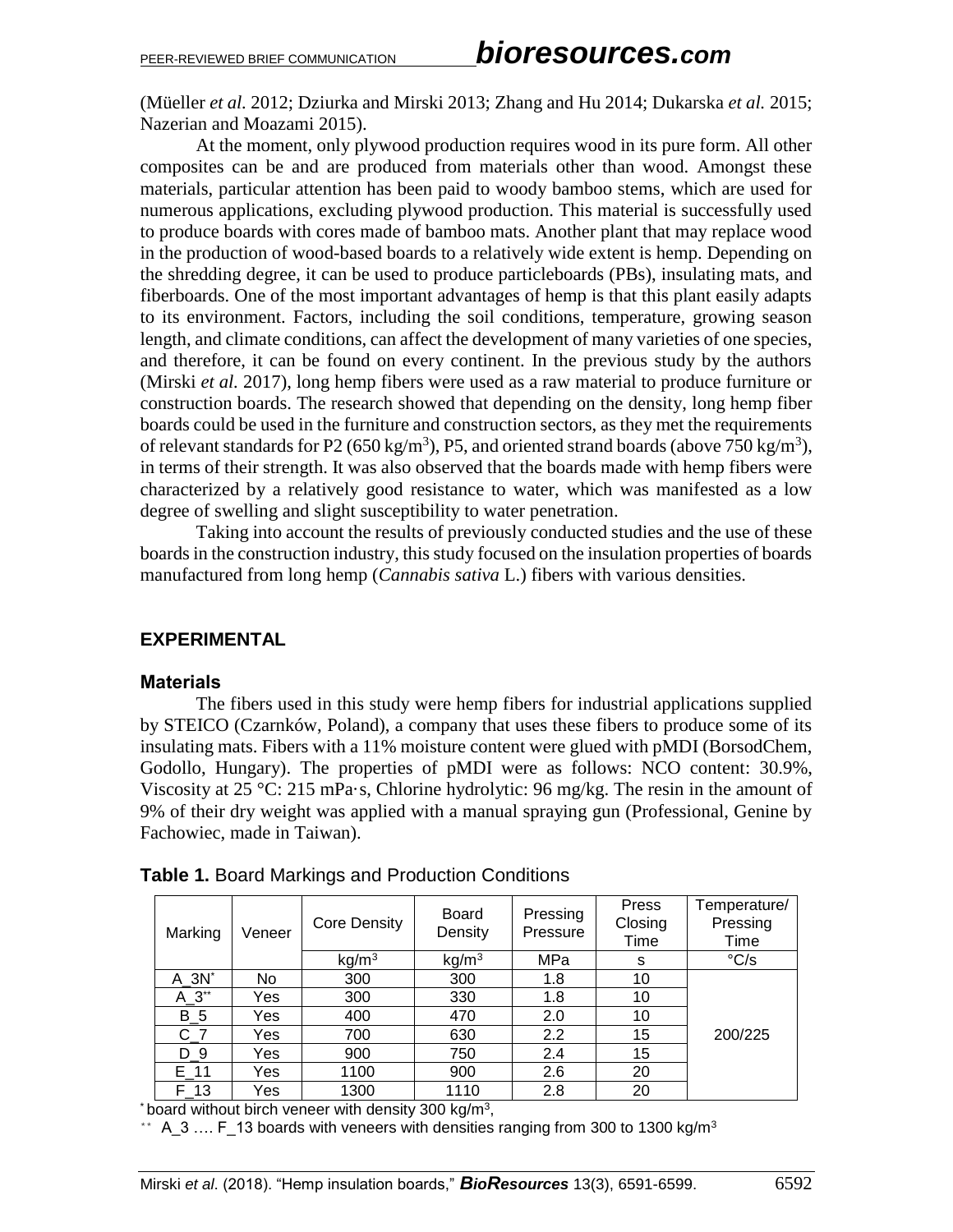The boards were pressed as one- or three-layered structures. In the three-layered structure, the core was formed from hemp fibers and the outer layers were 1.5-mm thick birch veneers. The manufactured boards were 15 mm thick, and the core density ranged from 300 kg/m<sup>3</sup> to 1300 kg/m<sup>3</sup> (Table 1). As the external layers were made of veneer, the board density reflected a relationship between the veneer density (460 kg/m<sup>3</sup>  $\pm$  5 kg/m<sup>3</sup>) and assumed core density.

### **Methods**

#### *Soundproofing properties*

The acoustic chamber used in the tests allowed for the determination of the airborne sound damping degree of the studied materials. The chamber consisted of two parts: an immobile part that acted as a receiving chamber and the other was mobile and played the role of a transmission chamber. The two chambers were separated by the studied material. In the transmission chamber, speakers were installed to generate an acoustic wave with specific parameters. The receiving chamber was equipped with a digital sound meter (Sonometr DT-8852, CME, USA). The whole system was controlled by a computer. The measurements were conducted at frequencies specified in the standard EN ISO 10140-1, which included 125 Hz, 250 Hz, 500 Hz, 1000 Hz, 2000 Hz, and 3150 Hz. The obtained results were used to determine the specific acoustic insulation factor (R) for each frequency using Eq. 1,

$$
R(dB) = L_1 - L_2 + (\log S - \log A)
$$
 (1)

where  $L_1$  is the maximum sound pressure in the receiving chamber (dB),  $L_2$  is the sound pressure in the receiving chamber after mounting the tested sample (dB), *S* is the sample surface area  $(0.5 \text{ m}^2)$ , and *A* is the absorbing surface area of the receiving chamber  $(2 \text{ m}^2)$ .

#### *Heat transfer coefficient*

The heat transfer coefficient was determined using the measuring system that is shown in Fig. 1.



**Fig. 1.** Diagram of the measuring system for determining the heat transfer coefficient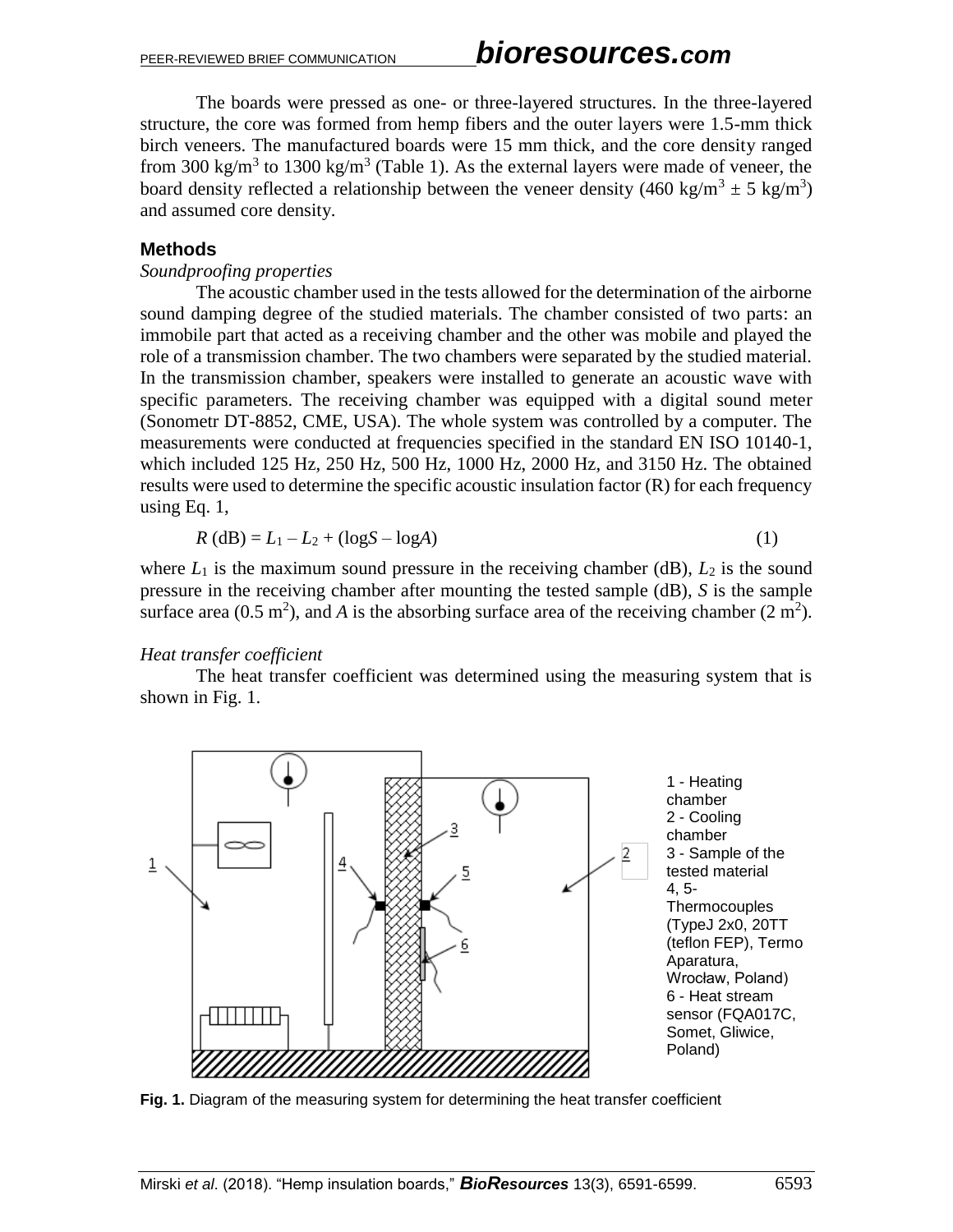The measuring system consisted of two chambers, one for heating and the other for cooling. In the heating chamber, a constant air temperature was maintained and the air was circulated. The continuous air circulation in this chamber ensured a uniform temperature in the whole interior. The cooling chamber was separated from the heating chamber with a sample of the tested material. In this chamber, the air was heated solely through a partition heated on the side of the heating chamber. The heat transfer coefficient (*λ*) was calculated using Eq. 2:

$$
\lambda \text{ (W/mK)} = q \times d / (T_g - T_c) \tag{2}
$$

where  $q$  is the heat stream density, which was calculated with Eq. 3:

$$
q\left(\mathrm{W/m^2}\right) = C \times U\tag{3}
$$

where *C* is the sensor calibration probe (35.8 W/m<sup>2</sup>mV), *U* is the voltage (mV), *d* is the partition thickness (m),  $T_g$  is the sample surface temperature ( ${}^{\circ}$ C) in the heating chamber (thermocouple 4), and  $T_c$  is the sample surface temperature ( $\degree$ C) in the cooling chamber (thermocouple 5).

#### *TG and DTG*

The susceptibility to thermal degradation was determined by thermogravimetric (TG) and differential thermogravimetric (DTG) analysis at the following conditions: a final temperature of 600 °C, heating rate of 5 °C/min, He atmosphere of approximately 2 dm<sup>3</sup>/h, and sample weight of 20.0 mg  $\pm$  1 mg.

#### *Flammability*

As the manufactured boards were lined with veneers that were not fire-proofed, the veneer was removed before the tests and the samples prepared in this way were tested for ignitability. Samples of the boards (15 cm  $\times$  15 cm) were dried at 102 °C  $\pm$  3 °C for 24 h. After cooling, the samples were placed on a stand at an angle of  $45^{\circ}$  in relation to the base. A spirit burner was placed under the stand with a wick 5 cm away from the sample. The flame under the sample was maintained for 3.5 min. After that time, the burner and sample, if burning with a visible flame, were extinguished. The tested samples were weighed before the test, and then again 5 min and 60 min afterwards. A decrease in the sample weight was calculated based on the weight difference. During burning, the sample was monitored for signs of burning or glowing and the time until ignition was recorded. After cooling, the surface area damaged by the flame was determined with a planimeter (HA-317E, Geo Fennel, Germany). A furniture PB with a thickness similar to that of the studied boards (16 mm) and a density of 750 kg/m<sup>3</sup> was used as a reference.

Each test was performed with three or five replicates. Statistical analyses of the data were performed with Statistica 12.0 software (StatSoft Inc., Tulsa, OK, USA).

#### **RESULTS AND DISCUSSION**

Figure 2 presents the heat transfer coefficients for the hemp fiber boards. In the case of the boards with veneer, an increase in the heat transfer coefficient with an increase in the density was better described exponentially, rather than linearly. This possibly resulted from the conditions applied during board pressing. However, taking into account a linear function, the boards produced were characterized with lower coefficient values than those of the available lignocellulosic materials. These coefficients are 0.14 W/mK and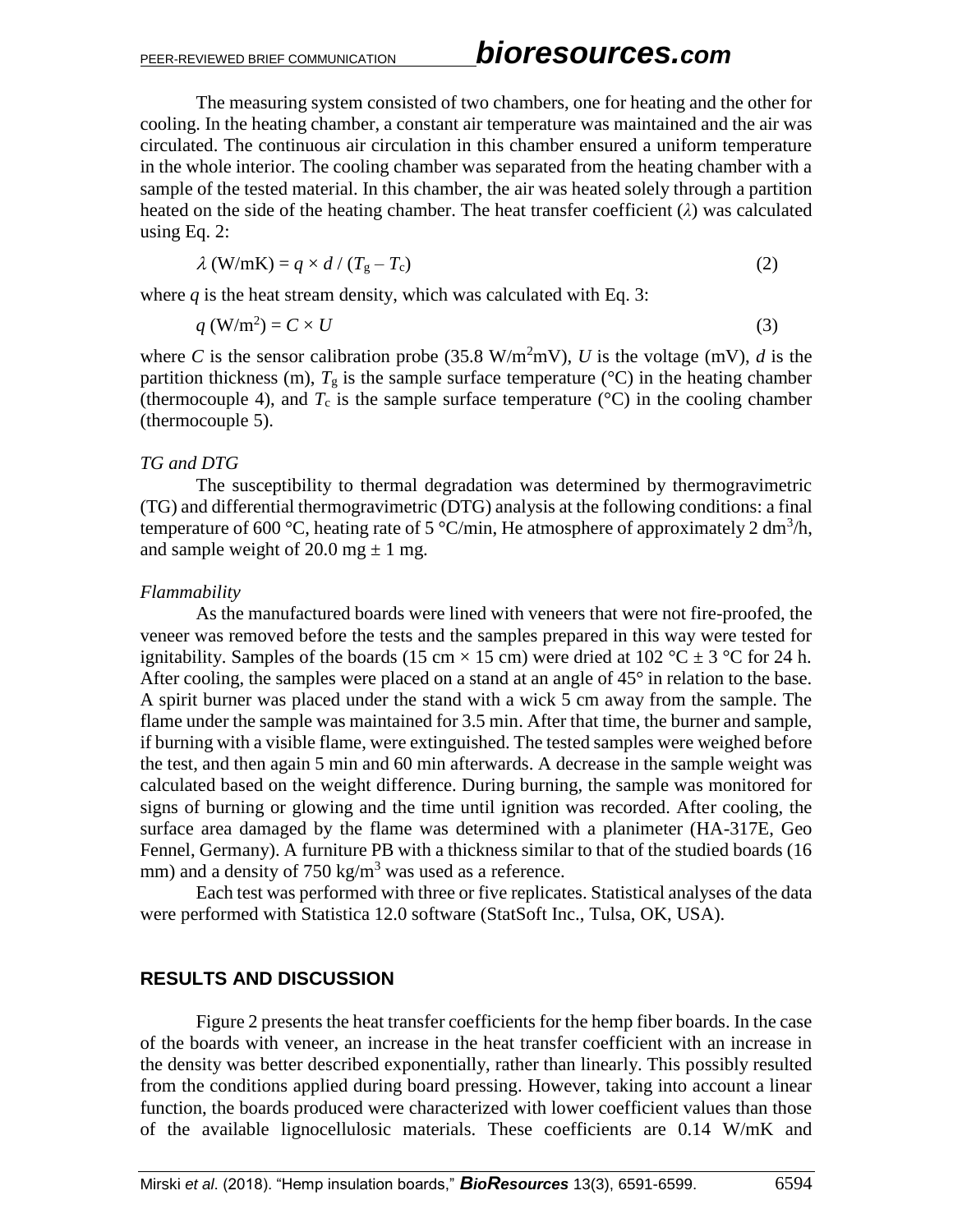approximately 0.08 W/mK for PBs or fiberboards with a density of 600 kg/m<sup>3</sup> and for straw or reed insulating boards with a density of  $300 \text{ kg/m}^3$ , respectively.



**Fig. 2.** Effect of the hemp fiber board density on the heat transfer coefficient

When the fitting curve for the hemp fiber boards was assumed to be exponential and at the lowest theoretical density possible to produce a board  $(150 \text{ kg/m}^3)$ , the boards should be characterized by a coefficient similar to that of STEICO top boards (density  $=$ ~140 kg/m<sup>3</sup>,  $\lambda = -0.041$  W/mK, Steico). The advantageous heat transfer coefficient determined for the board manufactured without veneers allowed for classifying this board as a high quality thermo-insulating material.

The test determining the noise reduction coefficient showed that this property could not be directly related to the density of the boards manufactured in the laboratory. Table 2 indicates that the boards with the lowest and highest densities, *i.e.*, A\_3 and E\_11, respectively, were typically characterized by a lower noise reduction effectiveness than the other boards.

| Sound     | <b>Board Type</b> |       |       |       |          |  |  |
|-----------|-------------------|-------|-------|-------|----------|--|--|
| Frequency | $A_3$             | $B_5$ | $C_7$ | $D_9$ | $E_{11}$ |  |  |
| Hz        | $R$ (dB)          |       |       |       |          |  |  |
| 250       | 4.9               | 10.4  | 13.6  | 18.6  | 17.4     |  |  |
| 500       | 28.9              | 37.5  | 38.6  | 32.5  | 31.6     |  |  |
| 1000      | 33.6              | 31.3  | 34.8  | 35.0  | 30.6     |  |  |
| 1250      | 33.0              | 35.2  | 34.9  | 34.5  | 29.8     |  |  |
| 1500      | 27.2              | 39.2  | 38.8  | 38.0  | 30.2     |  |  |
| 2000      | 19.4              | 33.4  | 29.5  | 31.3  | 27.0     |  |  |
| 2500      | 37.5              | 45.7  | 52.2  | 45.0  | 41.2     |  |  |

**Table 2.** Noise Reduction Characteristics of the Hemp Fiber Boards

The noise reduction effectiveness strongly depended on the frequency at which the measurement was performed. At a frequency of 250 Hz, the noise reduction effectiveness for the board with a density of 300 kg/m<sup>3</sup> was 12.5 dB lower than that for the board with a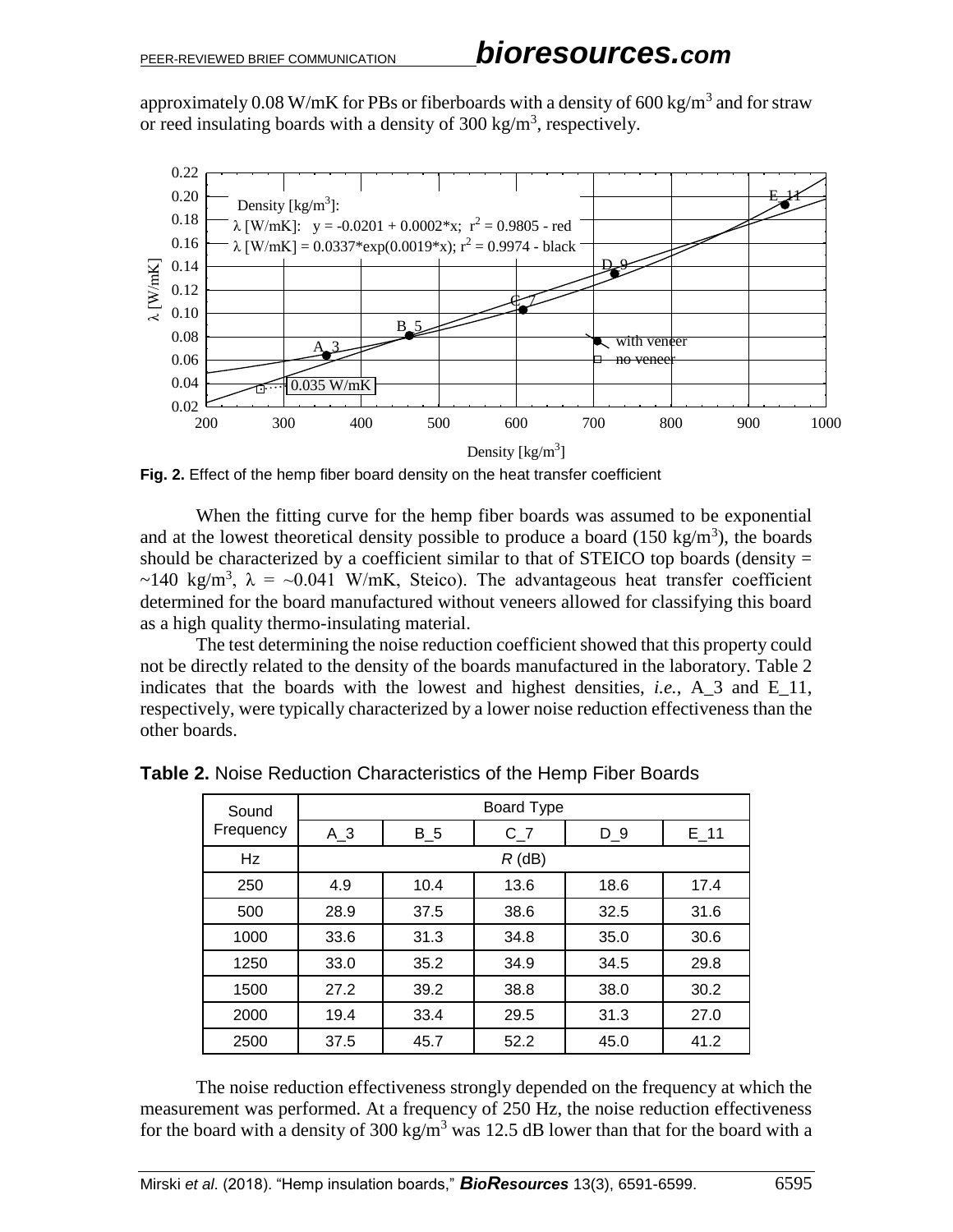density of 900 kg/m<sup>3</sup>; meanwhile, at a frequency of 1000 Hz, the noise reduction effectiveness of the board with the lower density was 3 dB better compared with the board with the higher density. For the other boards, the acoustic insulation factor value was higher by approximately 1 dB to 15 dB, which implied better insulation properties for the boards with a density within the range of 470 kg/m<sup>3</sup> to 750 kg/m<sup>3</sup>. At a low frequency (250 Hz), the boards produced with hemp fibers and strengthened with veneer as the outer layers were characterized by a noise reduction effectiveness similar to that of cladding and insulating materials, excluding expanded styrene. Significant differences were noted only for higher frequencies. In this case, the hemp boards were characterized by a 30% to 45% better noise reduction effectiveness than that of other materials, such as fiberboard or mineral wool, and a nearly twice as high noise reduction effectiveness as that of the materials analyzed by Dukarska *et al*. (2015) and Smardzewski *et al.* (2014; 2015).

An analysis of the TG and DTG curves indicated a slightly higher thermal resistance of the hemp fibers compared with that of the birch veneer (Fig. 3). The total weight loss at  $600^{\circ}$ C was  $68.0\%$  for the hemp sample and  $72.1\%$  for the birch veneer. However, the maximum decomposition temperature  $(T_{\text{max}})$  was nearly 20 °C higher for the wood than for the fiber, which were 356.7 °C and 336.9 °C, respectively. Although the weight loss at the  $T_{\text{max}}$  was as much as 53.0% for the wood and 40.1% for the fibers, the degree of decomposition was smaller for the wood than for the fibers at 336.9 °C, as its total weight loss reached only 36.5%. This result was caused by a characteristic inflection in the DTG curve from 283  $\degree$ C to 293  $\degree$ C, after which the decomposition rate visibly decreased. In this temperature range, observed another local extreme value for oak wood, which was not visible in the thermographs for pine or beech wood. The total weight losses observed at 600 °C reached 72.1%, 73.0%, and 77.3% for oak, pine, and beech wood, respectively. Therefore, potential birch, beech, and pine veneers were characterized by lower thermal resistances (up to  $600 \degree C$ ) than for the hemp fibers. The use of pMDI as a binding agent improved the thermal resistance of the adhesive-coated materials, as its thermal stability was higher than the stability of the fibers or birch wood. The total weight loss was only 30% and 60% at approximately 360 °C and 600 °C, respectively (Dziurka and Mirski 2013).



**Fig. 3.** TG and DTG curves of the hemp fibers, hemp fibers glued with pMDI, and birch veneer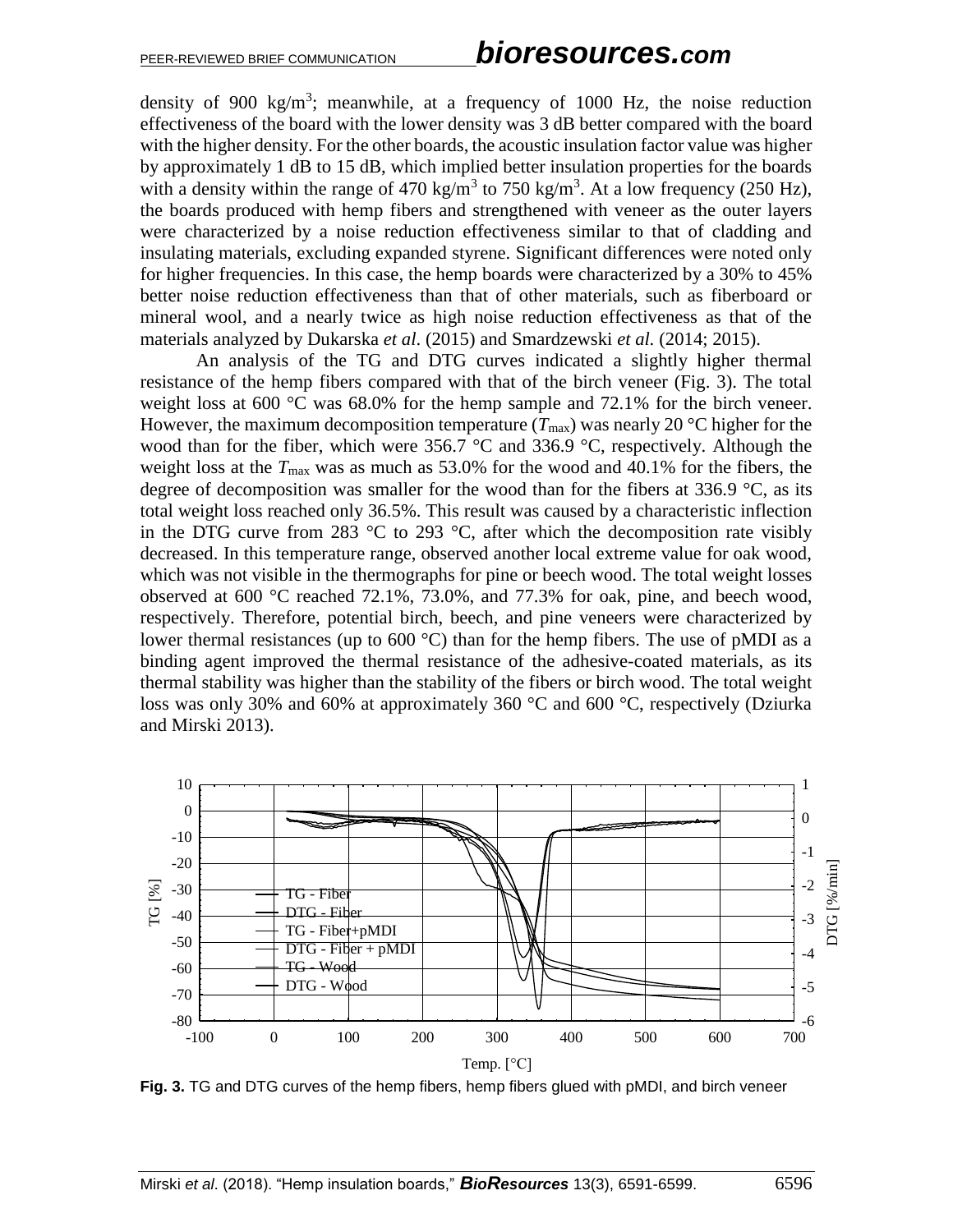A slightly better thermal stability of the hemp fibers could be potentially reflected in their different behavior when exposed to an open flame. As was indicated by the data presented in Table 3, the ignition time of the hemp boards strongly correlated with the density.

| Marking   | Ignition Time<br>(s) | Condition<br>After 3.5 min | Surface<br>Burning (%) | <b>Weight Loss</b><br>after 5 min (%) | <b>Weight Loss</b><br>after 60 min<br>(%) |
|-----------|----------------------|----------------------------|------------------------|---------------------------------------|-------------------------------------------|
| <b>PB</b> | 72                   | <b>Burning</b>             | 55.2                   | 5.83                                  | 5.58                                      |
| $A_3$     | 20                   | Glowing                    | 63.2                   | 14.1                                  | 45.6*                                     |
| $B_5$     | 31                   | Glowing                    | 47.6                   | 8.02                                  | $20.4*$                                   |
| $C_7$     | 48                   | Glowing*                   | 47.6                   | 5.88                                  | $6.95**$                                  |
| D 9       | 61                   | No Glowing                 | 44.0                   | 3.98                                  | 3.58                                      |
| E 11      | 74                   | No Glowing                 | 38.4                   | 2.86                                  | 2.47                                      |
| F 13      | 96                   | No Glowing                 | 36.6                   | 1.91                                  | 1.67                                      |

**Table 3.** Flame Resistance of the Hemp Boards

\* Effect was noticeable after delicate blowing; \*\* no signs of glowing

When the density was higher, the time required for the flame to appear on the board surface was longer. However, the ignition time for the reference samples (PB) was longer than that of the hemp fiber board with a similar density  $(C_7)$  and was similar to that of the board with a core density higher by 400 kg/m<sup>3</sup> (E\_11). After the flame appeared on the surface, the boards differed in their response. The reference fiberboards burned with a bright flame. When the burner was removed, the flame did not extinguish and the reference samples continued to burn. In contrast, for the hemp boards, the flame disappeared spontaneously when a charred layer was formed, with only the fibers in the deeper layers possibly burning. Glowing was observed, which was intensified by stronger air movements. The surface damaged by fire could not be directly related to the board density. Although the area of the burned material was smaller with an increase in the density, the samples from the boards with a low density  $(A_3$  and B  $5)$  burned through and some areas on the other side were also charred. The weight loss after the first inspection period (5 min) was associated exponentially with the hemp board density. Furthermore, the mean weight loss observed for PBs was similar to that in the hemp fiber boards with a similar density. The effect of the hemp board burning after the flame source was removed was clearly observed when the results of the weight loss tests 60 min after the source removal were analyzed. Thus, the boards with a density exceeding  $700 \text{ kg/m}^3$  demonstrated a lower weight loss than sample A  $\overline{3}$  after 5 min, and this was related to the absorption of water by the dry boards from their ambient environment. In the case of the other boards, the weight loss was significant and was nearly half the weight loss of sample A\_3. Despite that fact, it should be concluded that the hemp fiber boards were characterized by better fire resistance properties, as they were not capable of promoting the spread of fire.

### **CONCLUSIONS**

1. The heat transfer coefficient value for the board without veneer  $(\lambda = 0.035 \text{ W/mK})$ allowed for this material to be classified as an insulating material. Although the additional layers of veneer noticeably impaired the heat transfer coefficient value, its value was still lower than that for standard wood-based board materials with a similar density.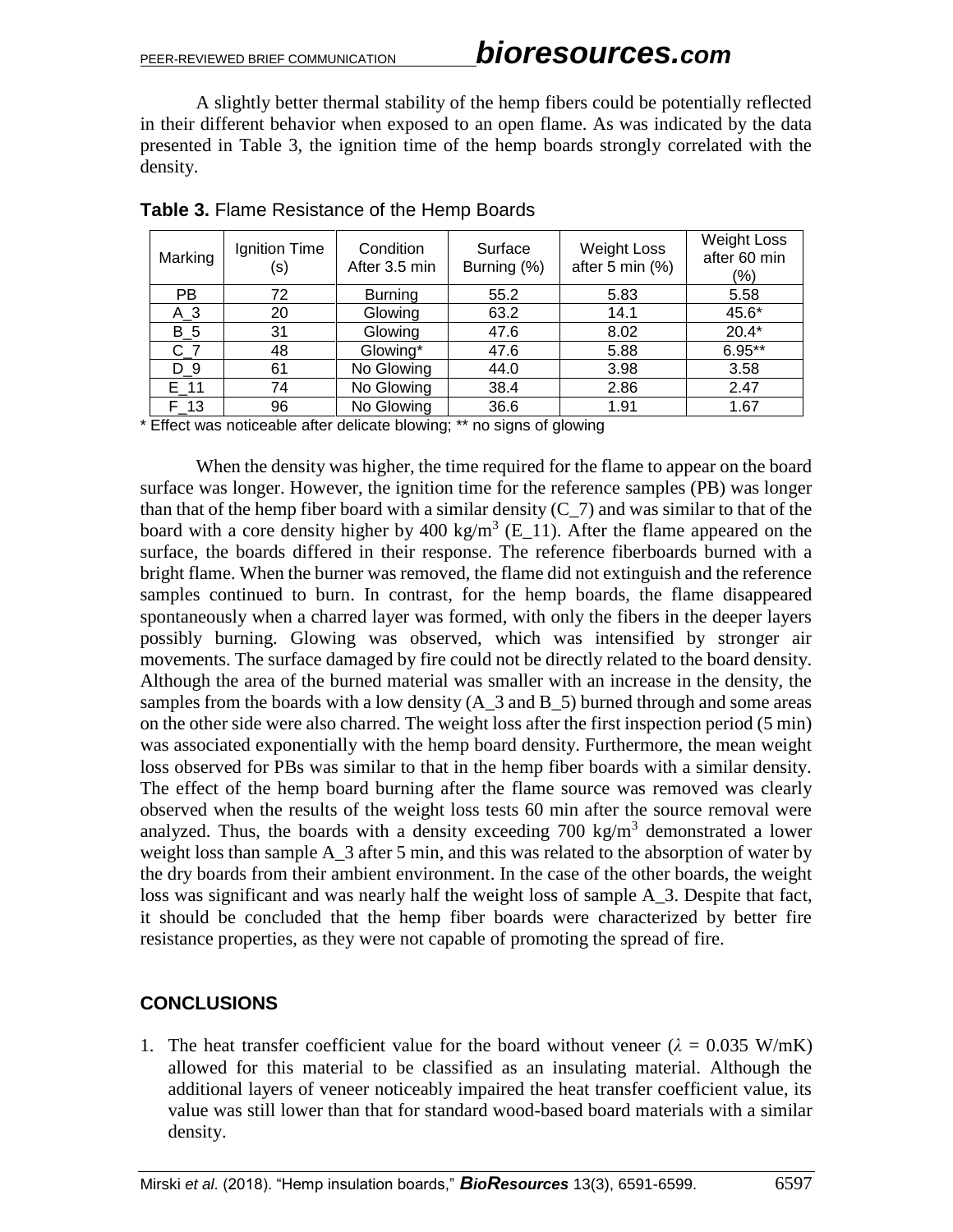- 2. The boards that were produced with hemp fibers, densities ranging from 500 kg/m<sup>3</sup> to 900 kg/m<sup>3</sup> , and outer veneer layers were characterized by good noise reduction properties. For these boards, the acoustic insulation factor was higher, not only when compared with that of construction boards with the same density, but also with boards intended to be used as thermal insulation, such as mineral wool or light fiberboards with four times greater thicknesses.
- 3. The thermal stability of the hemp fibers was only slightly better than that of the birch wood.
- 4. Although the hemp fiber boards did not burn with an open flame, they did glow, particularly at low densities, and gradually burned out their whole volume. Only boards with a fiber layer density of 900 kg/m<sup>3</sup> were characterized by a fire resistance higher than that of furniture PBs.

### **REFERENCES CITED**

- Dukarska, D., Bartkowiak, M., and Stachowiak-Wencek, A. (2015). "White mustard straw as an alternative raw material in the manufacture of particleboards resinated with different amount of urea formaldehyde resin," *Drewno* 58(194), 49-63. DOI: 10.12841/wood.1644-3985.089.04
- Dziurka, D., and Mirski, R. (2013). "Lightweight boards from wood and rape straw particles," *Drewno* 56(190), 19-31. DOI: 10.12841/wood.1644-3985.051.02
- EN ISO 10140-1 (2010). "Acoustics -- Laboratory measurement of sound insulation of building elements -- Part 1: Application rules for specific products," European Committee for Standardization, Brussels, Belgium.
- FAO (2017). "Forest resources of the world," *Food and Agriculture Organization (FAO)*,  $(\text{http://www.fao.org/docrep/x5345e/x5345e05.htm})$ , Accessed on 4<sup>th</sup> Nov 2016.
- Gava, M., Müzel, S. D., de Lima, L. R., Cortez-Barbosa, J., Garcia, J. N., Ferreira, B. S., Filho, H. J. S., Bernardes, M. S., and De Araujo, V. A. (2015). "Production of particleboards from *Hevea brasiliensis* clones and castor oil-based polyurethane resin," *BioResources* 10(4), 6896-6905. DOI: 10.15376/biores.10.4.6896-6905
- He, M.-J., Zhang, J., Li, Z., and Li, M.-L. (2016). "Production and mechanical performance of scrimber composite manufactured from poplar wood for structural applications," *J. Wood Sci.* 62(5), 429-440. DOI: 10.1007/s10086-016-1568-1
- Král, P., Klímek, P., Mishra, P. K., Rademacher, P., and Wimmer, R. (2014). "Preparation and characterization of cork layered composite plywood boards," *BioResources* 9(2), 1977-1985. DOI: 10.15376/biores.9.2.1977-1985
- Mirski, R., Boruszewski, P., Trociński, A., and Dziurka, D. (2017). "The possibility to use long fibres from fast growing hemp (*Cannabis sativa* L.) for the production of boards for the building and furniture industry," *BioResources* 12(2), 3521-3529. DOI: 10.15376/biores.12.2.3521-3529
- Müeller, C., Schwarz, U., and Thole, V. (2012). "Zur Nutzung von Agrar-reststoffen in der Holzwerkstoffindustrie [On the utilization of agricultural residues in the woodbased panel industry]," *Eur. J. Wood Wood Prod.* 70(5), 587-594. DOI: 10.1007/s00107-011-0589-0
- Nazerian, M., and Moazami, V. (2015). "Bending strength of sandwich-type particleboard manufactured from giant reed (*Arundo donax*)," *Forest Prod. J.* 65(5- 6), 292-300. DOI: 10.13073/FPJ-D-14-00046